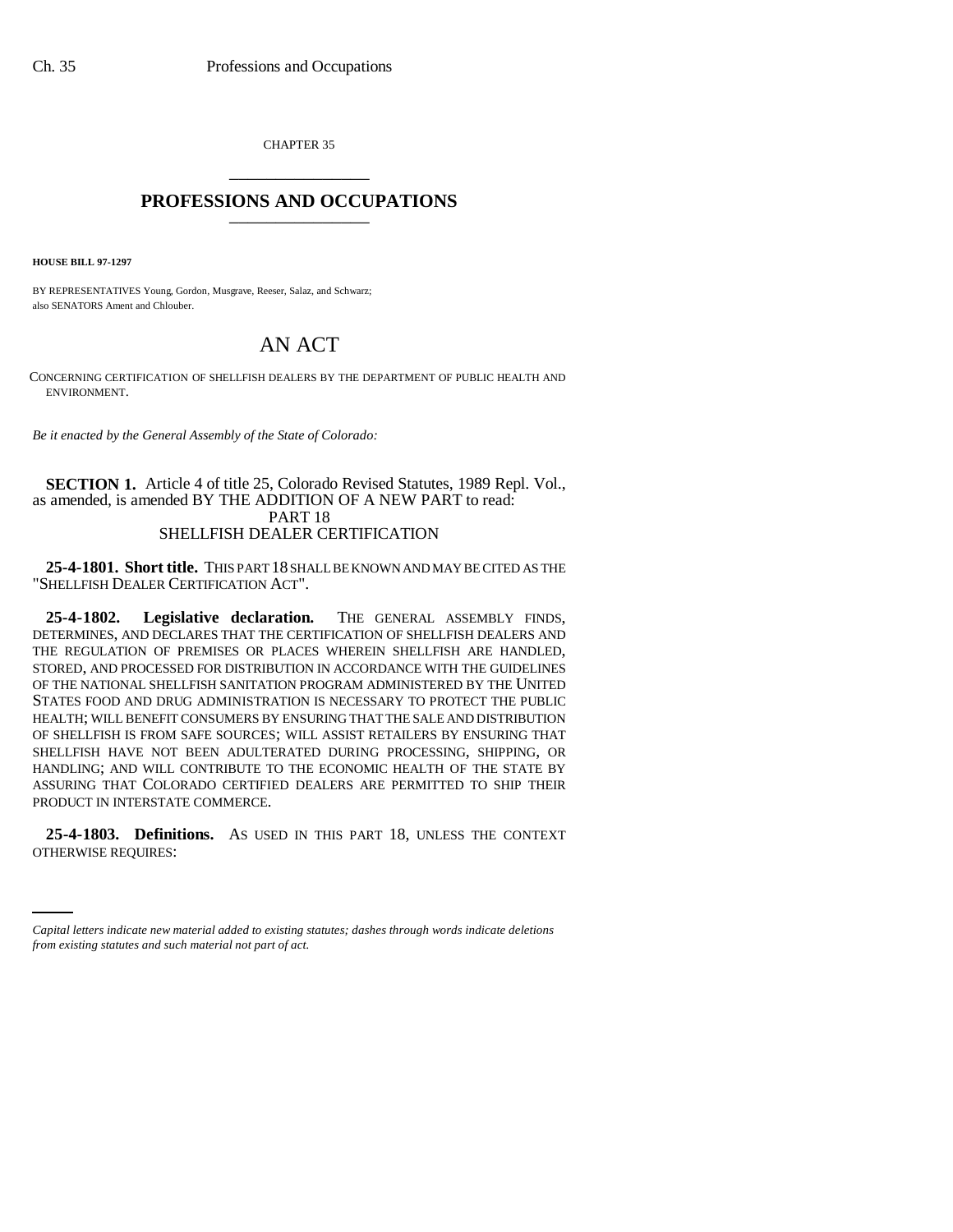(1) "CERTIFICATION" MEANS THE ISSUANCE OF A NUMBERED CERTIFICATE TO A PERSON FOR A PARTICULAR ACTIVITY OR GROUP OF ACTIVITIES THAT INDICATES:

(a) PERMISSION FROM THE DEPARTMENT TO CONDUCT THE ACTIVITY; AND

(b) COMPLIANCE WITH THE REQUIREMENTS OF THE DEPARTMENT.

(2) "CERTIFICATION NUMBER" MEANS THE UNIQUE IDENTIFICATION NUMBER ISSUED BY THE DEPARTMENT TO EACH DEALER FOR EACH LOCATION.

(3) "DEALER" MEANS A PERSON TO WHOM CERTIFICATION IS ISSUED FOR THE ACTIVITIES OF SHELL STOCK SHIPPER, SHUCKER-PACKER, REPACKER, RESHIPPER, DEPURATION PROCESSOR, OR WET STORAGE.

(4) "DEPARTMENT" MEANS THE COLORADO DEPARTMENT OF PUBLIC HEALTH AND ENVIRONMENT AND ITS AUTHORIZED AGENTS AND EMPLOYEES.

(5) "DEPURATION PROCESSOR" OR "DP" MEANS A PERSON WHO RECEIVES SHELL STOCK FROM APPROVED OR RESTRICTED GROWING AREAS AND SUBMITS SUCH SHELL STOCK TO AN APPROVED, CONTROLLED PURIFICATION PROCESS.

(6) "FDA" MEANS THE UNITED STATES FOOD AND DRUG ADMINISTRATION.

(7) "PERSON" MEANS ANY INDIVIDUAL, RECEIVER, TRUSTEE, GUARDIAN, PERSONAL REPRESENTATIVE, FIDUCIARY, OR REPRESENTATIVE OF ANY KIND, AND ANY PARTNERSHIP, ASSOCIATION, CORPORATION, OR OTHER ENTITY. "PERSON" ALSO INCLUDES THE FEDERAL OR STATE GOVERNMENT AND ANY OTHER PUBLIC OR PRIVATE ENTITY.

(8) "REPACKER" OR "RP" MEANS ANY PERSON, OTHER THAN THE ORIGINAL CERTIFIED SHUCKER-PACKER, WHO REPACKAGES SHUCKED SHELLFISH INTO OTHER CONTAINERS.

(9) "RESHIPPER" OR "RS" MEANS A PERSON WHO PURCHASES SHUCKED SHELLFISH OR SHELL STOCK FROM OTHER CERTIFIED SHIPPERS AND SELLS THE PRODUCT WITHOUT REPACKING OR RELABELING TO OTHER CERTIFIED SHIPPERS, WHOLESALERS, OR RETAILERS.

(10) "SHELLFISH" MEANS ALL SPECIES OF:

(a) OYSTERS, CLAMS, OR MUSSELS, WHETHER:

(I) SHUCKED OR IN THE SHELL;

(II) FRESH OR FROZEN; AND

(III) WHOLE OR IN PART; AND

(b) SCALLOPS IN ANY FORM, EXCEPT WHEN THE FINAL PRODUCT FORM IS THE ADDUCTOR MUSCLE ONLY.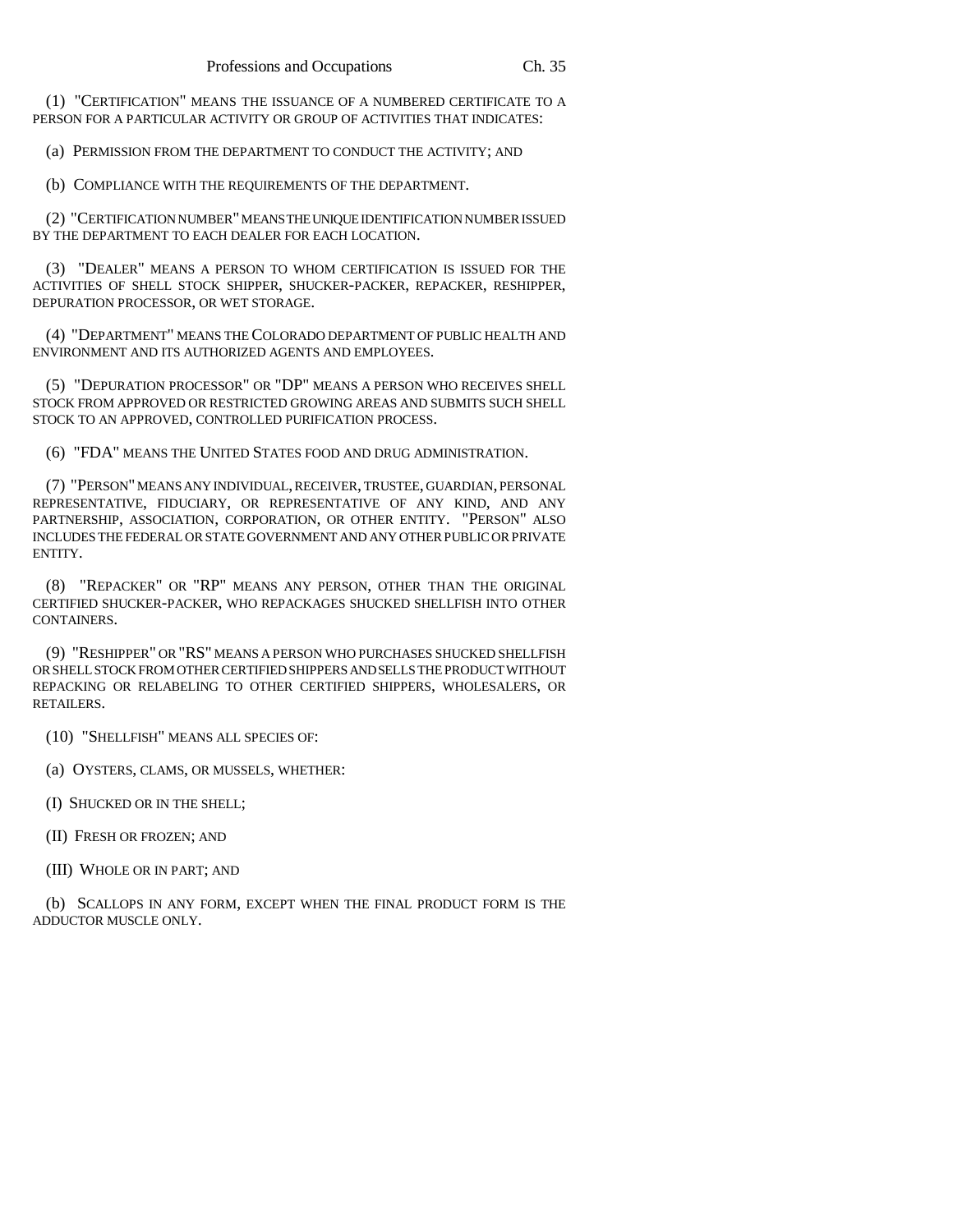#### Ch. 35 Professions and Occupations

(11) "SHELL STOCK" MEANS LIVE SHELLFISH IN THE SHELL.

(12) "SHELL STOCK SHIPPER" OR "SS" MEANS A PERSON WHO GROWS, HARVESTS, BUYS, OR REPACKS AND SELLS SHELL STOCK. A SHELL STOCK SHIPPER IS NOT AUTHORIZED TO SHUCK SHELLFISH NOR TO REPACK SHUCKED SHELLFISH, BUT MAY SHIP SHUCKED SHELLFISH.

(13) "SHUCKER-PACKER" OR "SP" MEANS A PERSON WHO SHUCKS AND PACKS SHELLFISH. A SHUCKER-PACKER MAY ACT AS A SHELL STOCK SHIPPER OR RESHIPPER OR MAY REPACK SHELLFISH ORIGINATING FROM OTHER CERTIFIED DEALERS.

(14) "WET STORAGE" MEANS THE TEMPORARY STORAGE OF SHELL STOCK FROM GROWING AREAS IN THE APPROVED CLASSIFICATION OR IN THE OPEN STATUS OF THE CONDITIONALLY APPROVED CLASSIFICATION IN CONTAINERS OR FLOATS IN NATURAL BODIES OF WATER OR IN TANKS CONTAINING NATURAL OR SYNTHETIC SEAWATER.

**25-4-1804. Department designated as certifying and inspecting agency.** FOR THE PURPOSE OF REGULATING AND CONTROLLING SHELLFISH DEALERS, ESTABLISHING SANITARY CONDITIONS THEREIN, AND THE ENFORCEMENT AND ADMINISTRATION OF THIS PART 18, THE DEPARTMENT IS HEREBY AUTHORIZED AS THE STATE CERTIFYING AND INSPECTION AGENCY PURSUANT TO APPLICABLE FEDERAL LAW AND RULES.

**25-4-1805. Powers and duties of the department.** (1) THE DEPARTMENT IS HEREBY AUTHORIZED TO ENFORCE THIS PART 18 AND TO ADOPT AND ENFORCE REASONABLE RULES AND STANDARDS TO IMPLEMENT THIS PART 18. SUCH RULES AND STANDARDS SHALL BE CONSISTENT WITH, AND NO MORE STRINGENT THAN, STANDARDS ADOPTED PURSUANT TO THE NATIONAL SHELLFISH SANITATION PROGRAM AND MAY INCLUDE, BUT SHALL NOT BE LIMITED TO:

(a) RULES GOVERNING APPLICATIONS FOR INITIAL CERTIFICATION AND FOR ANNUAL RENEWAL OF CERTIFICATIONS;

(b) REQUIREMENTS FOR COMPREHENSIVE ON-SITE INSPECTIONS OF THE PREMISES AND FACILITIES OF APPLICANTS FOR CERTIFICATION;

(c) STANDARDS CONCERNING THE FORM AND MANNER OF SUBMISSION OF RECORDS REQUIRED FOR CERTIFICATION AND RECORD KEEPING PURSUANT TO THIS PART 18;

(d) ESTABLISHMENT OF FEES REQUIRED FOR CERTIFICATION AND RENEWAL OF CERTIFICATION; AND

(e) GROUNDS FOR DENIAL, SUSPENSION, OR REVOCATION OF A CERTIFICATE.

(2) THIS PART 18 SHALL BE ADMINISTERED BY THE DEPARTMENT; EXCEPT THAT LOCAL HEALTH DEPARTMENTS MAY BE AUTHORIZED BY THE DEPARTMENT TO ASSIST IT IN PERFORMING ITS POWERS AND DUTIES PURSUANT TO THIS PART 18.

(3) THE DEPARTMENT IS AUTHORIZED TO CONDUCT HEARINGS IN ACCORDANCE WITH ARTICLE 4 OF TITLE 24, C.R.S., AND TO USE ADMINISTRATIVE LAW JUDGES TO CONDUCT SUCH HEARINGS WHEN THE USE OF ADMINISTRATIVE LAW JUDGES WOULD RESULT IN A NET SAVING OF COSTS TO THE DEPARTMENT.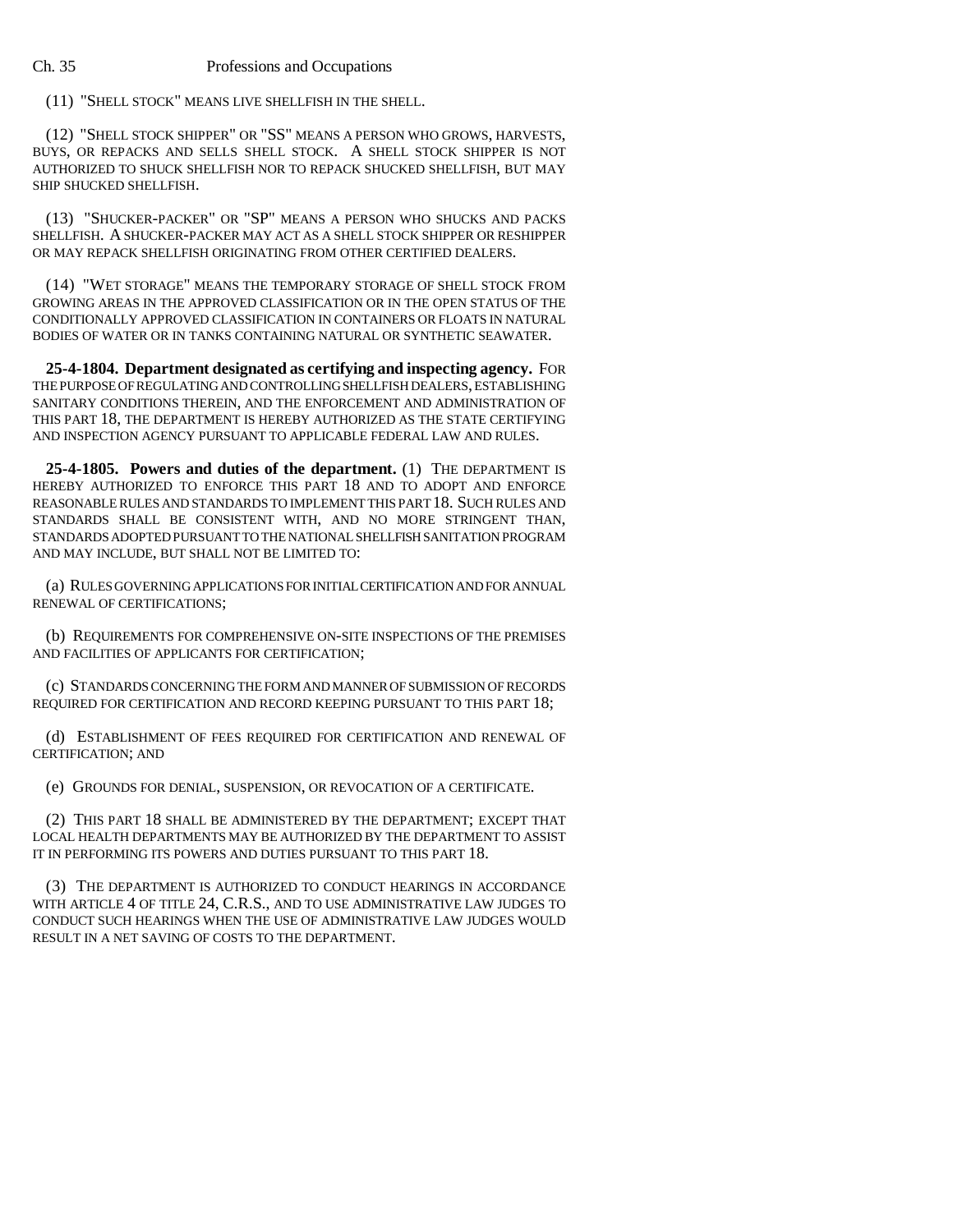(4) THE DEPARTMENT IS AUTHORIZED TO ENTER INTO COOPERATIVE AGREEMENTS WITH AND TO ACCEPT GRANTS FROM ANY AGENCY OR POLITICAL SUBDIVISION OF THIS STATE OR ANY OTHER STATE, OR WITH ANY AGENCY OF THE UNITED STATES GOVERNMENT, SUBJECT TO LIMITATIONS SET FORTH ELSEWHERE IN LAW AND THE STATE CONSTITUTION, TO CARRY OUT THE PROVISIONS OF THIS PART 18.

(5) (a) WHEN THE DEPARTMENT DETERMINES THAT A DEALER'S ACTIVITY CONSTITUTES A MAJOR PUBLIC HEALTH THREAT, THE DEPARTMENT SHALL:

(I) SUSPEND OR WITHDRAW CERTIFICATION; AND

(II) IMMEDIATELY NOTIFY THE FDA AND THE AUTHORITIES IN KNOWN STATES THAT RECEIVE THE DEALER'S SHELLFISH.

(b) THE DEPARTMENT SHALL PROHIBIT ANY DEALER WHOSE CERTIFICATION HAS BEEN SUSPENDED OR WITHDRAWN FROM SHIPPING IN INTERSTATE OR INTRASTATE COMMERCE.

(c) WHEN THE DEPARTMENT RECERTIFIES ANY DEALER, THE DEPARTMENT SHALL NOTIFY THE FDA AND THE AUTHORITIES IN KNOWN STATES THAT RECEIVE THE SHELLFISH.

**25-4-1806. Shellfish dealers - certificate required - application - fees.** (1) ANY PERSON DESIRING TO DO BUSINESS AS A SHELLFISH DEALER IN COLORADO SHALL APPLY FOR AND OBTAIN A VALID SHELLFISH DEALER CERTIFICATION ISSUED BY THE DEPARTMENT PURSUANT TO THIS PART 18 AND ANY RULES ADOPTED PURSUANT THERETO. ANY SUCH APPLICATION SHALL BE ACCOMPANIED BY THE APPROPRIATE FEE, IF ANY, SET BY THE DEPARTMENT.

(2) EACH SHELLFISH DEALER CERTIFICATION SHALL EXPIRE ON JUNE 30 IN THE YEAR FOLLOWING THE YEAR OF ISSUANCE.

(3) EACH CERTIFICATED SHELLFISH DEALER SHALL REPORT TO THE DEPARTMENT, IN THE FORM AND MANNER REQUIRED BY THE DEPARTMENT, ANY CHANGE IN THE INFORMATION PROVIDED IN THE DEALER'S APPLICATION OR IN SUCH REPORTS PREVIOUSLY SUBMITTED, WITHIN THIRTY DAYS OF SUCH CHANGE.

(4) CERTIFICATIONS ISSUED PURSUANT TO THIS PART 18 ARE NOT TRANSFERABLE.

(5) AN APPLICATION FOR RENEWAL OF A SHELLFISH DEALER CERTIFICATION SHALL BE IN THE FORM AND MANNER PRESCRIBED BY THE DEPARTMENT.

(6) THE DEPARTMENT SHALL ISSUE ONLY ONE CERTIFICATION NUMBER TO ANY DEALER FOR ANY LOCATION. A DEALER MAY MAINTAIN MORE THAN ONE CERTIFICATION IF EACH BUSINESS IS OPERATED AS A SEPARATE ENTITY AND IS NOT FOUND AT THE SAME LOCATION.

(7) THE CERTIFICATION NUMBER ISSUED TO ANY DEALER BY THE DEPARTMENT SHALL BE UNIQUE. EACH CERTIFICATION NUMBER SHALL CONSIST OF A ONE- TO FIVE-DIGIT ARABIC NUMBER PRECEDED BY THE TWO-LETTER STATE POSTAL ABBREVIATION ("CO") AND FOLLOWED BY A TWO-LETTER ABBREVIATION FOR THE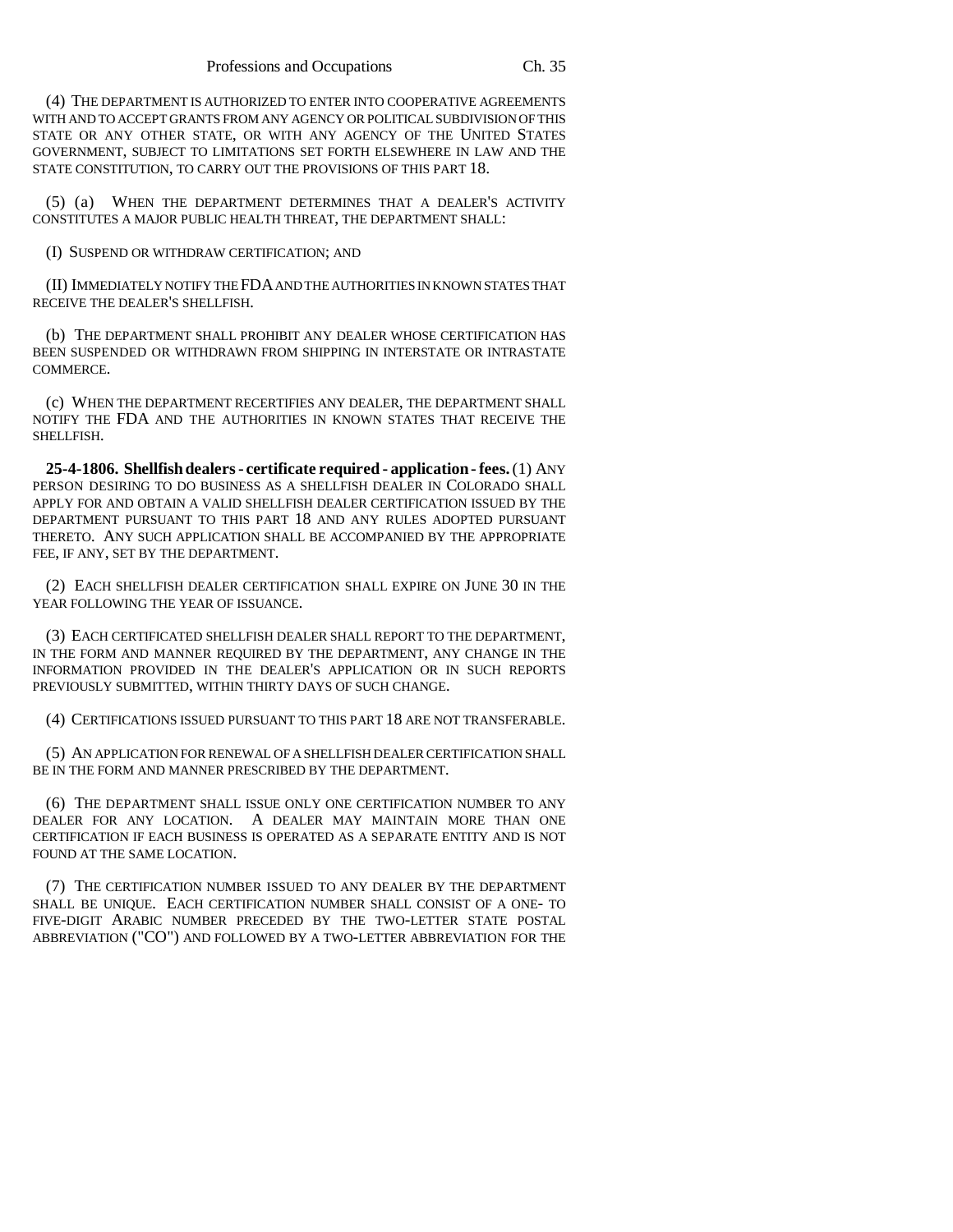#### Ch. 35 Professions and Occupations

TYPE OF ACTIVITY OR ACTIVITIES THE DEALER IS QUALIFIED TO PERFORM IN ACCORDANCE WITH THE FOLLOWING TERMS AS DEFINED IN SECTION 25-4-1802:

- (a) SHELL STOCK SHIPPER (SS);
- (b) SHUCKER-PACKER (SP);
- (c) REPACKER (RP);
- (d) RESHIPPER (RS);
- (e) DEPURATION PROCESSOR (DP); OR
- (f) WET STORAGE (WS).

(8) ALL FEES COLLECTED PURSUANT TO THIS SECTION SHALL BE TRANSMITTED TO THE STATE TREASURER, WHO SHALL CREDIT THE SAME TO THE FOOD PROTECTION CASH FUND CREATED IN SECTION 25-4-1605.

**25-4-1807. Record-keeping requirements.** (1) EACH CERTIFICATED SHELLFISH DEALER SHALL KEEP AND MAINTAIN RECORDS IN THE FORM AND MANNER DESIGNATED BY THE DEPARTMENT.

(2) RECORDS MAINTAINED PURSUANT TO SUBSECTION (1) OF THIS SECTION SHALL BE RETAINED AT THE DEALER'S ADDRESS OF RECORD FOR AT LEAST ONE YEAR OR FOR SUCH DIFFERENT PERIOD AS THE DEPARTMENT MAY SPECIFY BY RULE.

**25-4-1808. Unlawful acts.** (1) UNLESS OTHERWISE AUTHORIZED BY LAW, IT IS UNLAWFUL AND A VIOLATION OF THIS PART 18 FOR ANY PERSON TO:

(a) PERFORM ANY OF THE ACTS FOR WHICH CERTIFICATION AS A SHELLFISH DEALER IS REQUIRED WITHOUT POSSESSING A VALID CERTIFICATION;

(b) HOLD ONESELF OUT AS BEING SO QUALIFIED TO PERFORM ANY OF THE ACTS FOR WHICH CERTIFICATION PURSUANT TO THIS PART 18 IS REQUIRED WITHOUT POSSESSING A VALID CERTIFICATION;

(c) SOLICIT, ADVERTISE, OR OFFER TO PERFORM ANY OF THE ACTS FOR WHICH CERTIFICATION UNDER THIS PART 18 IS REQUIRED WITHOUT POSSESSING A VALID CERTIFICATION TO PERFORM SUCH ACTS;

(d) REFUSE OR FAIL TO COMPLY WITH THE PROVISIONS OF THIS PART 18;

(e) REFUSE OR FAIL TO COMPLY WITH ANY RULES ADOPTED BY THE DEPARTMENT PURSUANT TO THIS PART 18 OR TO ANY LAWFUL ORDER ISSUED BY THE DEPARTMENT;

(f) REFUSE TO COMPLY WITH A CEASE AND DESIST ORDER ISSUED PURSUANT TO SECTION 25-4-1810;

(g) WILLFULLY MAKE A MATERIAL MISSTATEMENT IN THE APPLICATION FOR A CERTIFICATION OR IN THE APPLICATION FOR RENEWAL THEREOF OR TO THE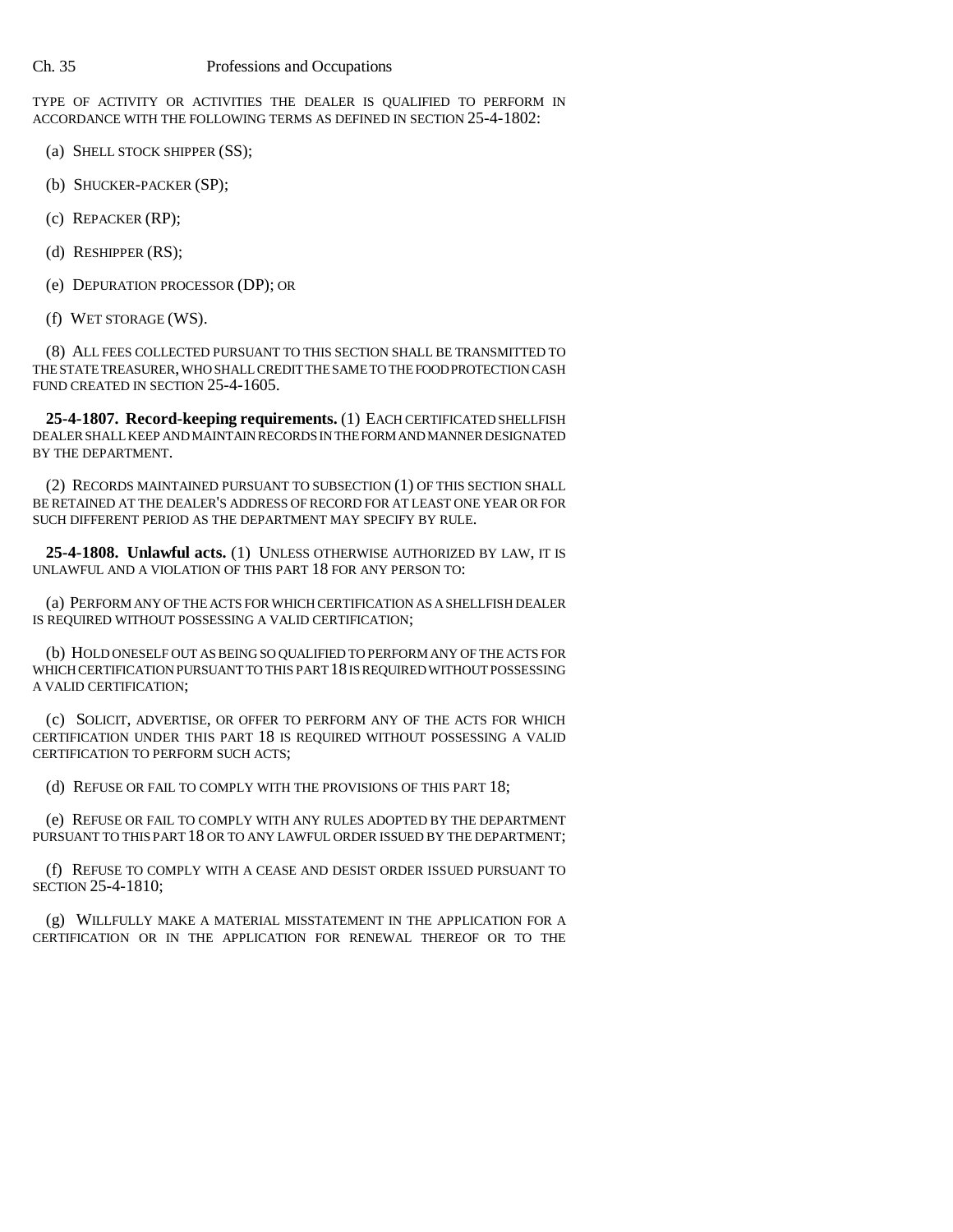DEPARTMENT DURING AN OFFICIAL INVESTIGATION;

(h) IMPERSONATE ANY FEDERAL, STATE, COUNTY, CITY AND COUNTY, OR MUNICIPAL OFFICIAL OR INSPECTOR;

(i) AID OR ABET ANOTHER IN ANY VIOLATION OF THIS PART 18 OR OF ANY RULE ADOPTED PURSUANT THERETO;

(j) REFUSE TO PERMIT ENTRY OR INSPECTION IN ACCORDANCE WITH SECTION  $25 - 4 - 1809$ ;

(k) ALLOW A CERTIFICATION ISSUED PURSUANT TO THIS PART 18 TO BE USED BY AN UNCERTIFICATED PERSON; OR

(l) MAKE ANY MISREPRESENTATION OR FALSE PROMISE, THROUGH ADVERTISEMENTS, EMPLOYEES, AGENTS, OR OTHERWISE, IN CONNECTION WITH THE BUSINESS OPERATIONS CERTIFICATED PURSUANT TO THIS PART 18 OR FOR WHICH AN APPLICATION FOR A CERTIFICATION IS PENDING.

**25-4-1809. Inspections - investigations - access - subpoena.** (1) THE DEPARTMENT, UPON ITS OWN MOTION OR UPON THE COMPLAINT OF ANY PERSON, MAY MAKE ANY AND ALL INVESTIGATIONS NECESSARY TO ENSURE COMPLIANCE WITH THIS PART 18.

(2) THE DEPARTMENT SHALL HAVE THE RIGHT OF ACCESS, AT ANY REASONABLE TIME, DURING REGULAR WORKING HOURS AND AT OTHER TIMES DURING WHICH ACTIVITY IS EVIDENT, TO ANY PREMISES FOR THE PURPOSE OF ANY EXAMINATION OR INSPECTION NECESSARY TO ENFORCE ANY OF THE PROVISIONS OF THIS PART 18 OR THE RULES OR STANDARDS ADOPTED THEREUNDER.

(3) COMPLAINTS OF RECORD MADE TO THE DEPARTMENT AND THE RESULTS OF THE DEPARTMENT'S INVESTIGATIONS MAY, IN THE DISCRETION OF THE DEPARTMENT, BE CLOSED TO PUBLIC INSPECTION, EXCEPT TO THE PERSON IN INTEREST, AS DEFINED IN SECTION 24-72-202 (4), C.R.S., OR AS PROVIDED BY COURT ORDER, DURING THE INVESTIGATORY PERIOD AND UNTIL DISMISSED OR UNTIL NOTICE OF HEARING AND CHARGES ARE SERVED ON THE PERSON IN INTEREST.

(4) (a) THE DEPARTMENT SHALL HAVE FULL AUTHORITY TO ADMINISTER OATHS AND TAKE STATEMENTS, TO ISSUE SUBPOENAS REQUIRING THE ATTENDANCE OF WITNESSES AND THE PRODUCTION OF BOOKS, MEMORANDA, PAPERS, AND OTHER DOCUMENTS, ARTICLES, OR INSTRUMENTS, AND TO COMPEL THE DISCLOSURE BY SUCH WITNESSES OF ALL FACTS KNOWN TO THEM RELATIVE TO THE MATTERS UNDER INVESTIGATION.

(b) UPON FAILURE OR REFUSAL OF ANY WITNESS TO OBEY ANY SUBPOENA, THE DEPARTMENT MAY PETITION THE DISTRICT COURT, AND, UPON A PROPER SHOWING, THE COURT MAY ENTER AN ORDER COMPELLING THE WITNESS TO APPEAR AND TESTIFY OR PRODUCE DOCUMENTARY EVIDENCE. FAILURE TO OBEY SUCH AN ORDER OF THE COURT SHALL BE PUNISHABLE AS A CONTEMPT OF COURT.

**25-4-1810. Enforcement.** (1) THE DEPARTMENT OR ITS DESIGNEE SHALL ENFORCE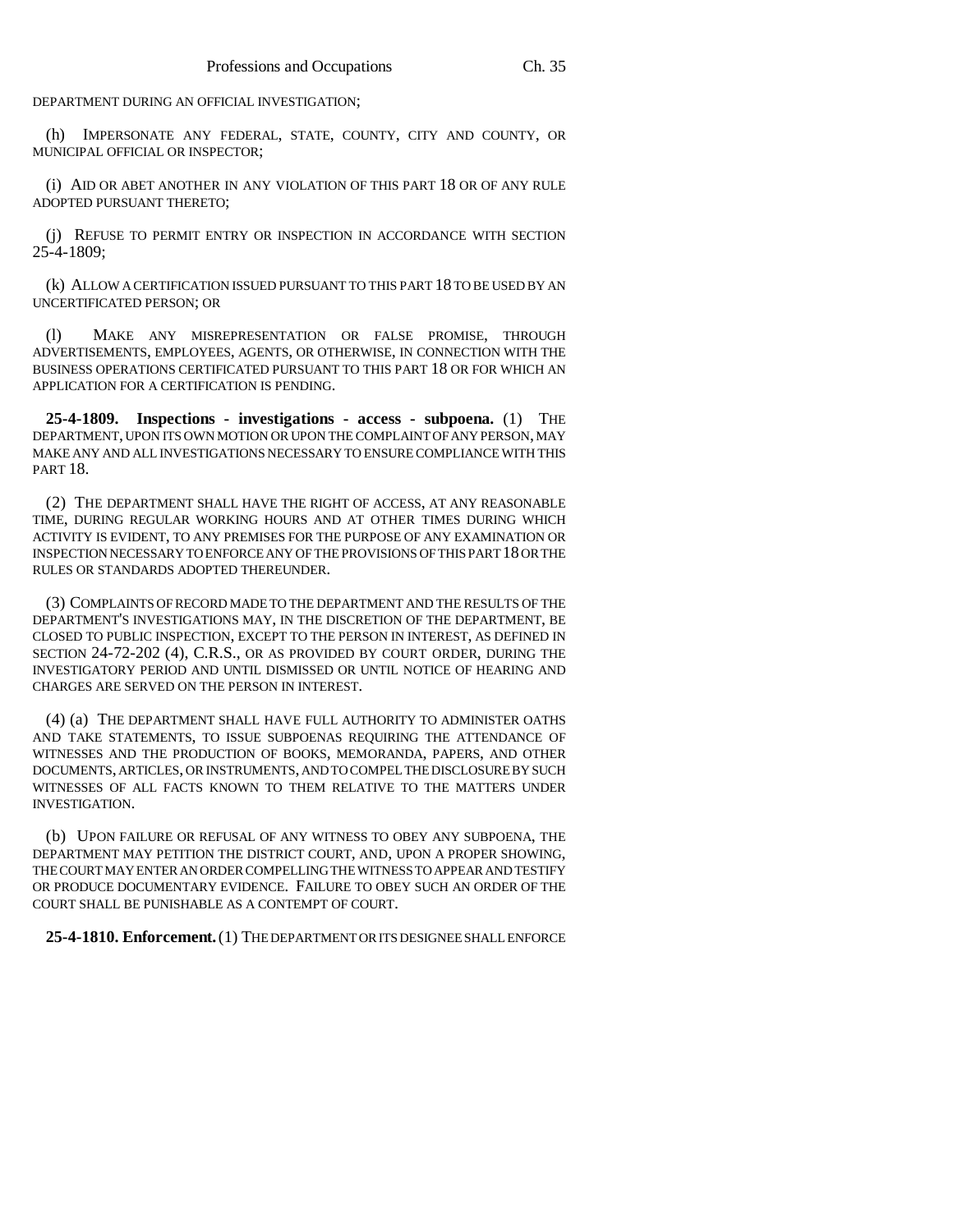#### Ch. 35 Professions and Occupations

THE PROVISIONS OF THIS PART 18.

(2) (a) IF THE DEPARTMENT HAS REASONABLE CAUSE TO BELIEVE A VIOLATION OF ANY PROVISION OF THIS PART 18 OR ANY RULE ADOPTED PURSUANT TO THIS PART 18 HAS OCCURRED AND IMMEDIATE ENFORCEMENT IS DEEMED NECESSARY, IT MAY ISSUE A CEASE AND DESIST ORDER, WHICH SHALL REQUIRE A PERSON TO CEASE VIOLATING ANY PROVISION OF THIS PART 18 OR ANY RULE PROMULGATED PURSUANT TO THIS PART 18.

(b) A CEASE AND DESIST ORDER SHALL SET FORTH THE PROVISIONS ALLEGED TO HAVE BEEN VIOLATED, THE FACTS CONSTITUTING THE VIOLATION, AND THE REQUIREMENT THAT ALL VIOLATING ACTIONS IMMEDIATELY CEASE.

(c) (I) AT ANY TIME AFTER SERVICE OF THE ORDER TO CEASE AND DESIST, THE PERSON FOR WHOM SUCH ORDER WAS SERVED MAY REQUEST, AT SUCH PERSON'S DISCRETION, A PROMPT HEARING TO DETERMINE WHETHER OR NOT SUCH VIOLATION HAS OCCURRED.

(II) A HEARING HELD PURSUANT TO THIS PARAGRAPH (c) SHALL BE CONDUCTED IN CONFORMANCE WITH THE PROVISIONS OF ARTICLE 4 OF TITLE 24, C.R.S., AND SHALL BE DETERMINED PROMPTLY.

(3) IF THE DEPARTMENT POSSESSES SUFFICIENT EVIDENCE TO INDICATE THAT A PERSON HAS ENGAGED IN ANY ACT OR PRACTICE CONSTITUTING A VIOLATION OF THIS PART 18 OR OF ANY RULE ADOPTED UNDER THIS PART 18, THE DEPARTMENT MAY APPLY TO ANY COURT OF COMPETENT JURISDICTION TO TEMPORARILY OR PERMANENTLY RESTRAIN OR ENJOIN THE ACT OR PRACTICE IN QUESTION AND TO ENFORCE COMPLIANCE WITH THIS PART 18 OR ANY RULE OR ORDER UNDER THIS PART 18. IN ANY SUCH ACTION, THE DEPARTMENT SHALL NOT BE REQUIRED TO PLEAD OR PROVE IRREPARABLE INJURY OR THE INADEQUACY OF THE REMEDY AT LAW. THE COURT SHALL NOT REQUIRE THE DEPARTMENT TO POST A BOND.

**25-4-1811. Disciplinary actions - denial of certification.** (1) THE DEPARTMENT, PURSUANT TO THE PROVISIONS OF ARTICLE 4 OF TITLE 24,C.R.S., MAY ISSUE LETTERS OF ADMONITION OR MAY DENY, SUSPEND, REFUSE TO RENEW, RESTRICT, OR REVOKE ANY CERTIFICATION AUTHORIZED UNDER THIS PART 18 IF THE APPLICANT OR CERTIFICATED PERSON HAS:

(a) REFUSED OR FAILED TO COMPLY WITH ANY PROVISION OF THIS PART 18, ANY RULE ADOPTED UNDER THIS PART 18, OR ANY LAWFUL ORDER OF THE DEPARTMENT;

(b) HAD AN EQUIVALENT CERTIFICATION DENIED, REVOKED, OR SUSPENDED BY ANY AUTHORITY;

(c) REFUSED TO PROVIDE THE DEPARTMENT WITH REASONABLE, COMPLETE, AND ACCURATE INFORMATION WHEN REQUESTED BY THE DEPARTMENT; OR

(d) FALSIFIED ANY INFORMATION REQUESTED BY THE DEPARTMENT.

(2) IN ANY PROCEEDING HELD UNDER THIS SECTION, THE DEPARTMENT MAY ACCEPT AS PRIMA FACIE EVIDENCE OF GROUNDS FOR DISCIPLINARY ACTION ANY